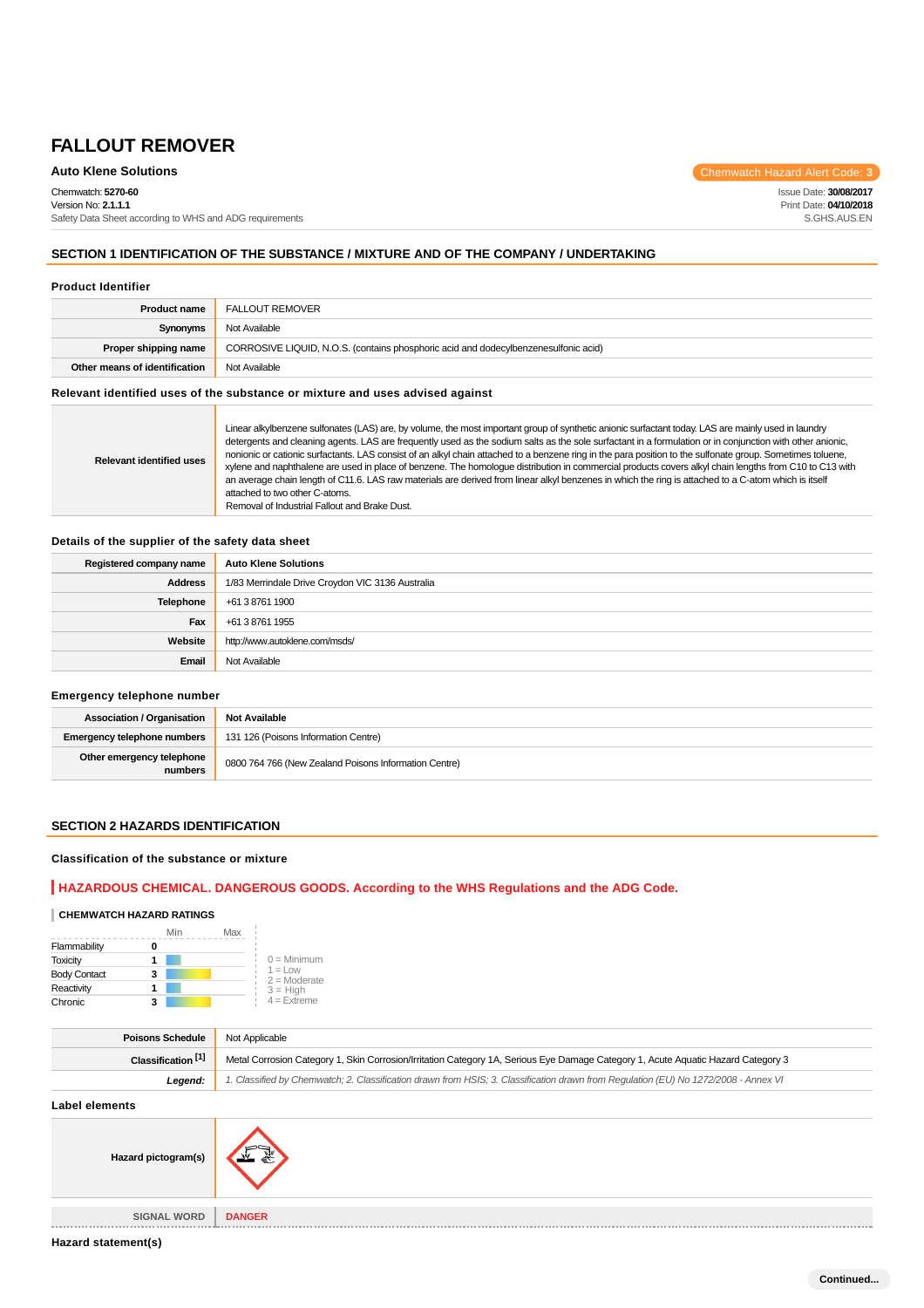| H290                                         | May be corrosive to metals.                                                |
|----------------------------------------------|----------------------------------------------------------------------------|
| H314                                         | Causes severe skin burns and eye damage.                                   |
| H402                                         | Harmful to aquatic life.                                                   |
| <b>Precautionary statement(s) Prevention</b> |                                                                            |
| P <sub>260</sub>                             | Do not breathe dust/fume/gas/mist/vapours/spray.                           |
| P280                                         | Wear protective gloves/protective clothing/eye protection/face protection. |
| P <sub>234</sub>                             | Keep only in original container.                                           |

# **Precautionary statement(s) Response**

| P301+P330+P331 | IF SWALLOWED: Rinse mouth. Do NOT induce vomiting.                                                                               |
|----------------|----------------------------------------------------------------------------------------------------------------------------------|
| P303+P361+P353 | IF ON SKIN (or hair): Remove/Take off immediately all contaminated clothing. Rinse skin with water/shower.                       |
| P305+P351+P338 | IF IN EYES: Rinse cautiously with water for several minutes. Remove contact lenses, if present and easy to do. Continue rinsing. |
| P310           | Immediately call a POISON CENTER or doctor/physician.                                                                            |
| P363           | Wash contaminated clothing before reuse.                                                                                         |
| P390           | Absorb spillage to prevent material damage.                                                                                      |
| P304+P340      | IF INHALED: Remove victim to fresh air and keep at rest in a position comfortable for breathing.                                 |

### **Precautionary statement(s) Storage**

**P405** Store locked up.

**P273** Avoid release to the environment.

### **Precautionary statement(s) Disposal**

**P501** Dispose of contents/container in accordance with local regulations.

# **SECTION 3 COMPOSITION / INFORMATION ON INGREDIENTS**

### **Substances**

See section below for composition of Mixtures

### **Mixtures**

| <b>CAS No</b> | %[weight] | Name                                       |
|---------------|-----------|--------------------------------------------|
| 7664-38-2     | $30$      | phosphoric acid                            |
| 27176-87-0    | $<$ 5     | dodecylbenzenesulfonic acid                |
| 5949-29-1     | $<$ 5     | citric acid, monohydrate                   |
|               | balance   | Ingredients determined not to be hazardous |

### **SECTION 4 FIRST AID MEASURES**

### **Description of first aid measures**

| <b>Eye Contact</b>  | If this product comes in contact with the eyes:<br>Inmediately hold eyelids apart and flush the eye continuously with running water.<br>Ensure complete irrigation of the eye by keeping eyelids apart and away from eye and moving the eyelids by occasionally lifting the upper and lower lids.<br>► Continue flushing until advised to stop by the Poisons Information Centre or a doctor, or for at least 15 minutes.<br>Transport to hospital or doctor without delay.<br>► Removal of contact lenses after an eye injury should only be undertaken by skilled personnel.                                                                                                                                                                                                                                                                                                                                                                                                                                                                                                                                                                       |
|---------------------|------------------------------------------------------------------------------------------------------------------------------------------------------------------------------------------------------------------------------------------------------------------------------------------------------------------------------------------------------------------------------------------------------------------------------------------------------------------------------------------------------------------------------------------------------------------------------------------------------------------------------------------------------------------------------------------------------------------------------------------------------------------------------------------------------------------------------------------------------------------------------------------------------------------------------------------------------------------------------------------------------------------------------------------------------------------------------------------------------------------------------------------------------|
| <b>Skin Contact</b> | If skin or hair contact occurs:<br>Immediately flush body and clothes with large amounts of water, using safety shower if available.<br>• Quickly remove all contaminated clothing, including footwear.<br>► Wash skin and hair with running water. Continue flushing with water until advised to stop by the Poisons Information Centre.<br>Transport to hospital, or doctor.                                                                                                                                                                                                                                                                                                                                                                                                                                                                                                                                                                                                                                                                                                                                                                       |
| Inhalation          | If fumes or combustion products are inhaled remove from contaminated area.<br>Lay patient down. Keep warm and rested.<br>► Prostheses such as false teeth, which may block airway, should be removed, where possible, prior to initiating first aid procedures.<br>▶ Apply artificial respiration if not breathing, preferably with a demand valve resuscitator, bag-valve mask device, or pocket mask as trained. Perform CPR if<br>necessary.<br>Transport to hospital, or doctor.<br>Inhalation of vapours or aerosols (mists, fumes) may cause lung oedema.<br>• Corrosive substances may cause lung damage (e.g. lung oedema, fluid in the lungs).<br>As this reaction may be delayed up to 24 hours after exposure, affected individuals need complete rest (preferably in semi-recumbent posture) and must<br>be kept under medical observation even if no symptoms are (yet) manifested.<br>Exercise any such manifestation, the administration of a spray containing a dexamethasone derivative or beclomethasone derivative may be considered.<br>This must definitely be left to a doctor or person authorised by him/her.<br>(ICSC13719) |
| Ingestion           | For advice, contact a Poisons Information Centre or a doctor at once.<br>• Urgent hospital treatment is likely to be needed.<br>If swallowed do <b>NOT</b> induce vomiting.<br>If vomiting occurs, lean patient forward or place on left side (head-down position, if possible) to maintain open airway and prevent aspiration.<br>• Observe the patient carefully.                                                                                                                                                                                                                                                                                                                                                                                                                                                                                                                                                                                                                                                                                                                                                                                  |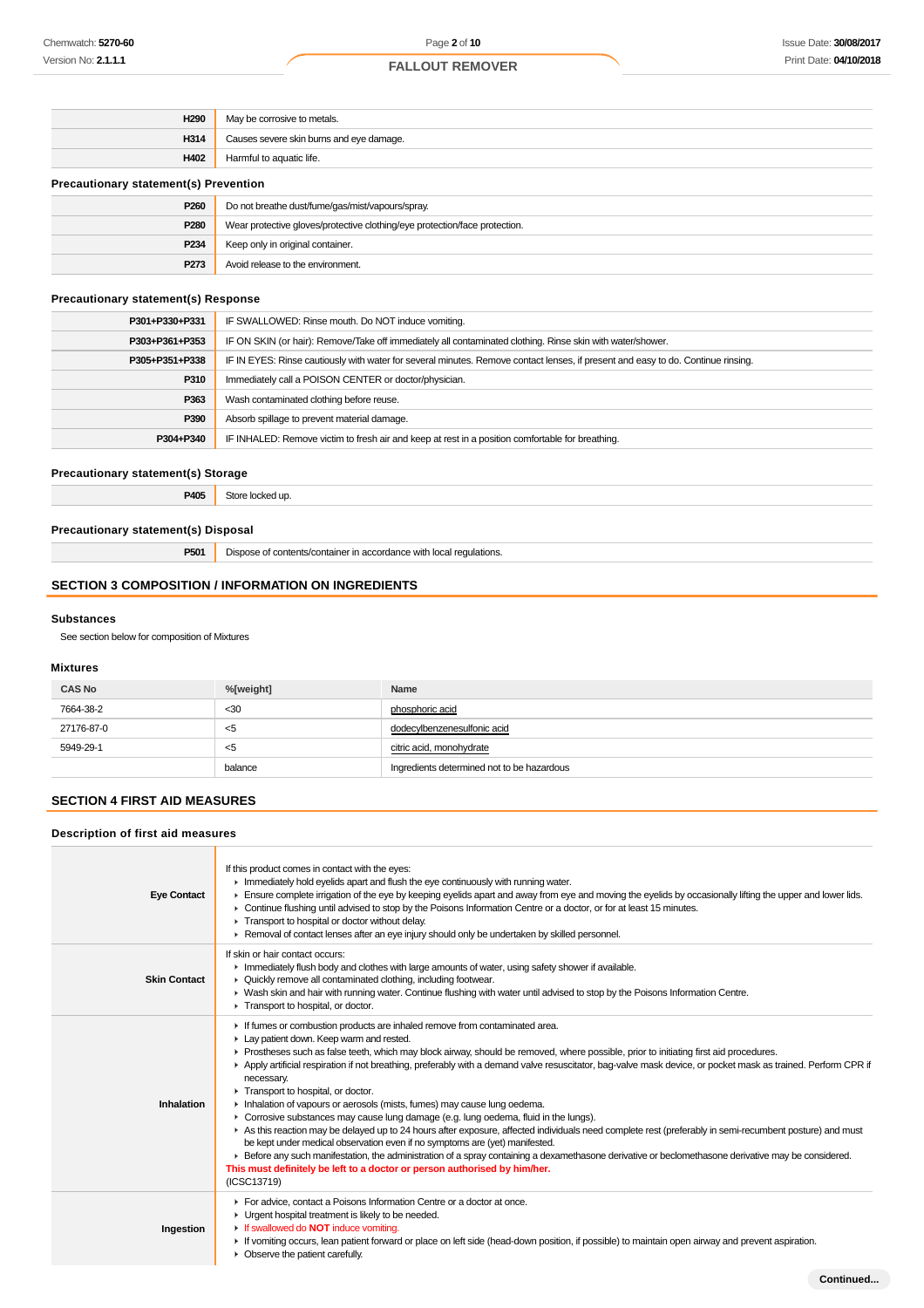- Never give liquid to a person showing signs of being sleepy or with reduced awareness; i.e. becoming unconscious.
- Give water to rinse out mouth, then provide liquid slowly and as much as casualty can comfortably drink.
- **F** Transport to hospital or doctor without delay.

#### **Indication of any immediate medical attention and special treatment needed**

#### for phosphate salts intoxication:

- All treatments should be based on observed signs and symptoms of distress in the patient. Consideration should be given to the possibility that overexposure to materials other than this product may have occurred.
- Ingestion of large quantities of phosphate salts (over 1.0 grams for an adult) may cause an osmotic catharsis resulting in diarrhoea and probable abdominal cramps. Larger doses such as 4-8 grams will almost certainly cause these effects in everyone. In healthy individuals most of the ingested salt will be excreted in the faeces with the diarrhoea and, thus, not cause any systemic toxicity. Doses greater than 10 grams hypothetically may cause systemic toxicity.
- Treatment should take into consideration both anionic and cation portion of the molecule.
- All phosphate salts, except calcium salts, have a hypothetical risk of hypocalcaemia, so calcium levels should be monitored.

For acute or short term repeated exposures to strong acids:

- Airway problems may arise from laryngeal edema and inhalation exposure. Treat with 100% oxygen initially.
- Respiratory distress may require cricothyroidotomy if endotracheal intubation is contraindicated by excessive swelling
- Intravenous lines should be established immediately in all cases where there is evidence of circulatory compromise.

▶ Strong acids produce a coagulation necrosis characterised by formation of a coagulum (eschar) as a result of the dessicating action of the acid on proteins in specific tissues. INGESTION:

- **Immediate dilution (milk or water) within 30 minutes post ingestion is recommended.**
- **DO NOT** attempt to neutralise the acid since exothermic reaction may extend the corrosive injury.
- Be careful to avoid further vomit since re-exposure of the mucosa to the acid is harmful. Limit fluids to one or two glasses in an adult.
- Charcoal has no place in acid management.
- Some authors suggest the use of lavage within 1 hour of ingestion.

**SKIN** 

Skin lesions require copious saline irrigation. Treat chemical burns as thermal burns with non-adherent gauze and wrapping.

Deep second-degree burns may benefit from topical silver sulfadiazine.

EYE:

- Eye injuries require retraction of the eyelids to ensure thorough irrigation of the conjuctival cul-de-sacs. Irrigation should last at least 20-30 minutes. **DO NOT** use neutralising agents or any other additives. Several litres of saline are required.
- ▶ Cycloplegic drops, (1% cyclopentolate for short-term use or 5% homatropine for longer term use) antibiotic drops, vasoconstrictive agents or artificial tears may be indicated dependent on the severity of the injury.
- Steroid eye drops should only be administered with the approval of a consulting ophthalmologist).

[Ellenhorn and Barceloux: Medical Toxicology]

### **SECTION 5 FIREFIGHTING MEASURES**

#### **Extinguishing media**

- Water spray or fog.
- Foam.
- Drv chemical powder.
- ▶ BCF (where regulations permit).
- Carbon dioxide.

#### **Special hazards arising from the substrate or mixture**

| <b>Fire Incompatibility</b>    | Avoid contamination with oxidising agents i.e. nitrates, oxidising acids, chlorine bleaches, pool chlorine etc. as ignition may result                                                                                                                                                                                                                                                                                                                                                                                                          |
|--------------------------------|-------------------------------------------------------------------------------------------------------------------------------------------------------------------------------------------------------------------------------------------------------------------------------------------------------------------------------------------------------------------------------------------------------------------------------------------------------------------------------------------------------------------------------------------------|
| <b>Advice for firefighters</b> |                                                                                                                                                                                                                                                                                                                                                                                                                                                                                                                                                 |
| <b>Fire Fighting</b>           | Alert Fire Brigade and tell them location and nature of hazard.<br>▶ Wear full body protective clothing with breathing apparatus.<br>► Prevent, by any means available, spillage from entering drains or water course.<br>► Use fire fighting procedures suitable for surrounding area.<br>Do not approach containers suspected to be hot.<br>► Cool fire exposed containers with water spray from a protected location.<br>If safe to do so, remove containers from path of fire.                                                              |
| <b>Fire/Explosion Hazard</b>   | $\triangleright$ Non combustible.<br>$\triangleright$ Not considered to be a significant fire risk.<br>Acids may react with metals to produce hydrogen, a highly flammable and explosive gas.<br>► Heating may cause expansion or decomposition leading to violent rupture of containers.<br>May emit corrosive, poisonous fumes. May emit acrid smoke.<br>Decomposition may produce toxic fumes of:<br>carbon dioxide (CO2)<br>phosphorus oxides (POx)<br>sulfur oxides (SOx)<br>other pyrolysis products typical of burning organic material. |
| <b>HAZCHEM</b>                 | 2X                                                                                                                                                                                                                                                                                                                                                                                                                                                                                                                                              |

### **SECTION 6 ACCIDENTAL RELEASE MEASURES**

#### **Personal precautions, protective equipment and emergency procedures**

See section 8

#### **Environmental precautions**

See section 12

#### **Methods and material for containment and cleaning up**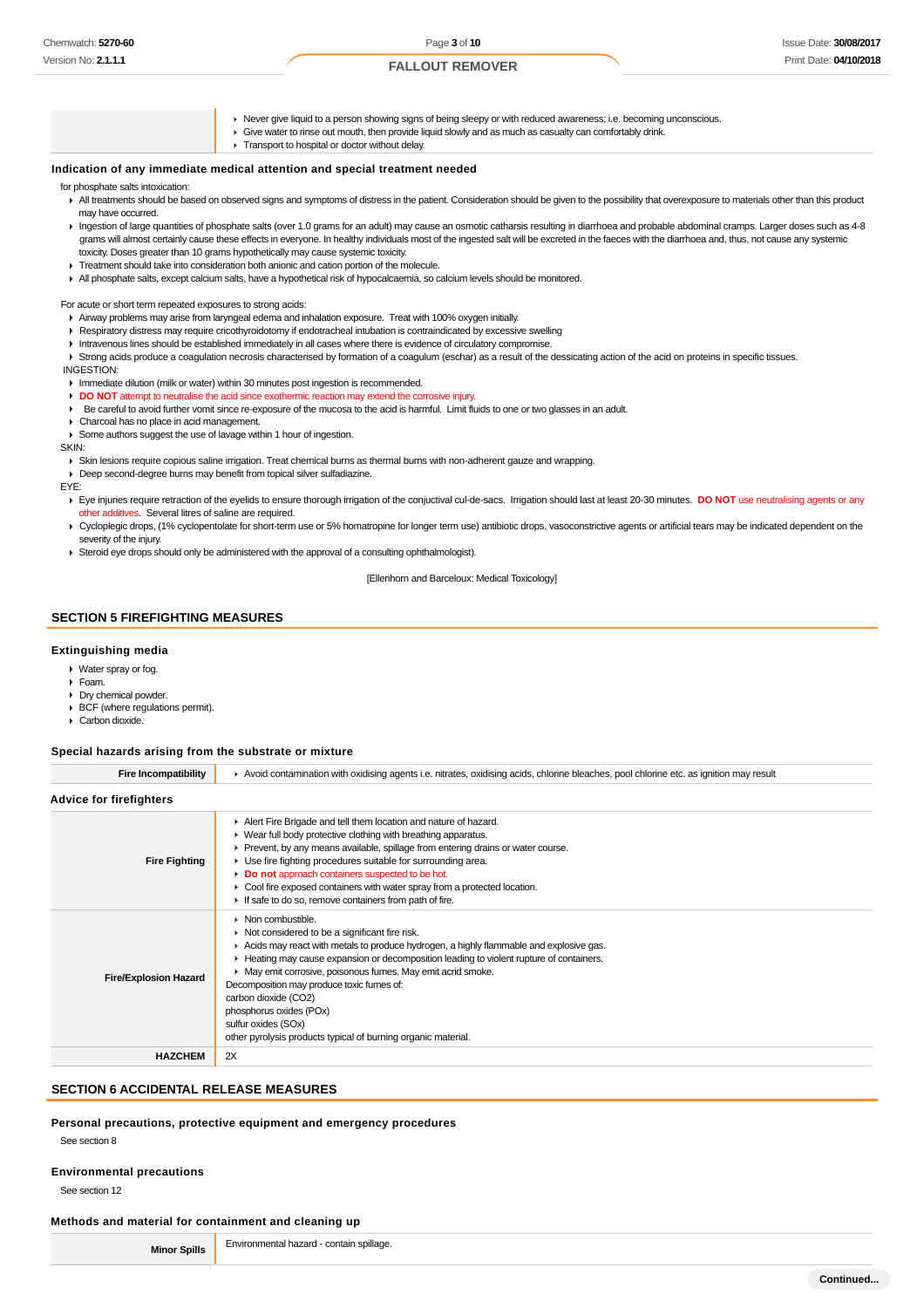|                     | > Drains for storage or use areas should have retention basins for pH adjustments and dilution of spills before discharge or disposal of material.<br>$\triangleright$ Check regularly for spills and leaks.<br>$\triangleright$ Clean up all spills immediately.<br>Avoid breathing vapours and contact with skin and eyes.<br>• Control personal contact with the substance, by using protective equipment.<br>Contain and absorb spill with sand, earth, inert material or vermiculite.<br>$\triangleright$ Wipe up.<br>• Place in a suitable, labelled container for waste disposal. |
|---------------------|------------------------------------------------------------------------------------------------------------------------------------------------------------------------------------------------------------------------------------------------------------------------------------------------------------------------------------------------------------------------------------------------------------------------------------------------------------------------------------------------------------------------------------------------------------------------------------------|
| <b>Major Spills</b> | Environmental hazard - contain spillage.<br>• Clear area of personnel and move upwind.<br>Alert Fire Brigade and tell them location and nature of hazard.<br>• Wear full body protective clothing with breathing apparatus.<br>• Prevent, by any means available, spillage from entering drains or water course.<br>• Consider evacuation (or protect in place).<br>$\triangleright$ Stop leak if safe to do so.<br>Contain spill with sand, earth or vermiculite.                                                                                                                       |

Personal Protective Equipment advice is contained in Section 8 of the SDS.

# **SECTION 7 HANDLING AND STORAGE**

| <b>Precautions for safe handling</b> |                                                                                                                                                                                                                                                                                                                                                                                                                                                                                                                                                                                                                                                                                                                                                                                                                                                                                                                                                                                                                                                                                                                                                                                                                                                                                                                                                                                                                                                                                                                                                                                                         |
|--------------------------------------|---------------------------------------------------------------------------------------------------------------------------------------------------------------------------------------------------------------------------------------------------------------------------------------------------------------------------------------------------------------------------------------------------------------------------------------------------------------------------------------------------------------------------------------------------------------------------------------------------------------------------------------------------------------------------------------------------------------------------------------------------------------------------------------------------------------------------------------------------------------------------------------------------------------------------------------------------------------------------------------------------------------------------------------------------------------------------------------------------------------------------------------------------------------------------------------------------------------------------------------------------------------------------------------------------------------------------------------------------------------------------------------------------------------------------------------------------------------------------------------------------------------------------------------------------------------------------------------------------------|
| Safe handling                        | DO NOT allow clothing wet with material to stay in contact with skin<br>Avoid all personal contact, including inhalation.<br>• Wear protective clothing when risk of exposure occurs.<br>Use in a well-ventilated area.<br>Avoid contact with moisture.<br>Avoid contact with incompatible materials.<br>V When handling, DO NOT eat, drink or smoke.<br>▶ Keep containers securely sealed when not in use.                                                                                                                                                                                                                                                                                                                                                                                                                                                                                                                                                                                                                                                                                                                                                                                                                                                                                                                                                                                                                                                                                                                                                                                             |
| Other information                    | Store in original containers.<br>▶ Keep containers securely sealed.<br>Store in a cool, dry, well-ventilated area.<br>Store away from incompatible materials and foodstuff containers.<br>• Protect containers against physical damage and check regularly for leaks.<br>• Observe manufacturer's storage and handling recommendations contained within this SDS.                                                                                                                                                                                                                                                                                                                                                                                                                                                                                                                                                                                                                                                                                                                                                                                                                                                                                                                                                                                                                                                                                                                                                                                                                                       |
|                                      | Conditions for safe storage, including any incompatibilities                                                                                                                                                                                                                                                                                                                                                                                                                                                                                                                                                                                                                                                                                                                                                                                                                                                                                                                                                                                                                                                                                                                                                                                                                                                                                                                                                                                                                                                                                                                                            |
| Suitable container                   | DO NOT use aluminium or galvanised containers<br>• Check regularly for spills and leaks<br>Lined metal can, lined metal pail/can.<br>▶ Plastic pail.<br>▶ Polyliner drum.<br>Packing as recommended by manufacturer.<br>• Check all containers are clearly labelled and free from leaks.<br>For low viscosity materials<br>• Drums and jerricans must be of the non-removable head type.<br>• Where a can is to be used as an inner package, the can must have a screwed enclosure.<br>For materials with a viscosity of at least 2680 cSt. (23 deg. C) and solids (between 15 C deg. and 40 deg C.):<br>Removable head packaging;<br>▶ Cans with friction closures and<br>• low pressure tubes and cartridges<br>may be used.<br>Where combination packages are used, and the inner packages are of glass, porcelain or stoneware, there must be sufficient inert cushioning material in<br>contact with inner and outer packages unless the outer packaging is a close fitting moulded plastic box and the substances are not incompatible with the<br>plastic.                                                                                                                                                                                                                                                                                                                                                                                                                                                                                                                                       |
| Storage incompatibility              | Phosphoric acid:<br>is a medium-strong acid which produces violent reaction with bases<br>may produce violent react when water is added to the concentrated form<br>F reacts violently with solutions containing ammonia or bleach, azo compounds, epoxides and other polymerisable compounds<br>F reacts, possibly violently with amines, aldehydes, alkanolamines, alcohols, alkylene oxides, amides, ammonia, ammonia hydroxide, calcium oxide,<br>cyanides, epichlorohydrin, esters, halogenated organics, isocyanates, ketones, oleum, organic anhydrides, sodium tetraborate, sulfides, sulfuric acid,<br>strong oxidisers, vinyl acetate<br>• forms explosive mixtures with nitromethane<br>at elevated temperatures attacks many metals producing hydrogen gas<br>at room temperature does not attack stainless steel, copper or its alloys<br>attacks glass, ceramics, and some plastics, rubber and coatings<br>$\blacktriangleright$ Reacts vigorously with alkalis<br>▶ Reacts with mild steel, galvanised steel / zinc producing hydrogen gas which may form an explosive mixture with air.<br>• Phosphates are incompatible with oxidising and reducing agents.<br>▶ Phosphates are susceptible to formation of highly toxic and flammable phosphine gas in the presence of strong reducing agents such as hydrides.<br>• Partial oxidation of phosphates by oxidizing agents may result in the release of toxic phosphorus oxides.<br>▶ Segregate from alkalies, oxidising agents and chemicals readily decomposed by acids, i.e. cyanides, sulfides, carbonates.<br>Avoid strong bases. |

# **SECTION 8 EXPOSURE CONTROLS / PERSONAL PROTECTION**

**Control parameters**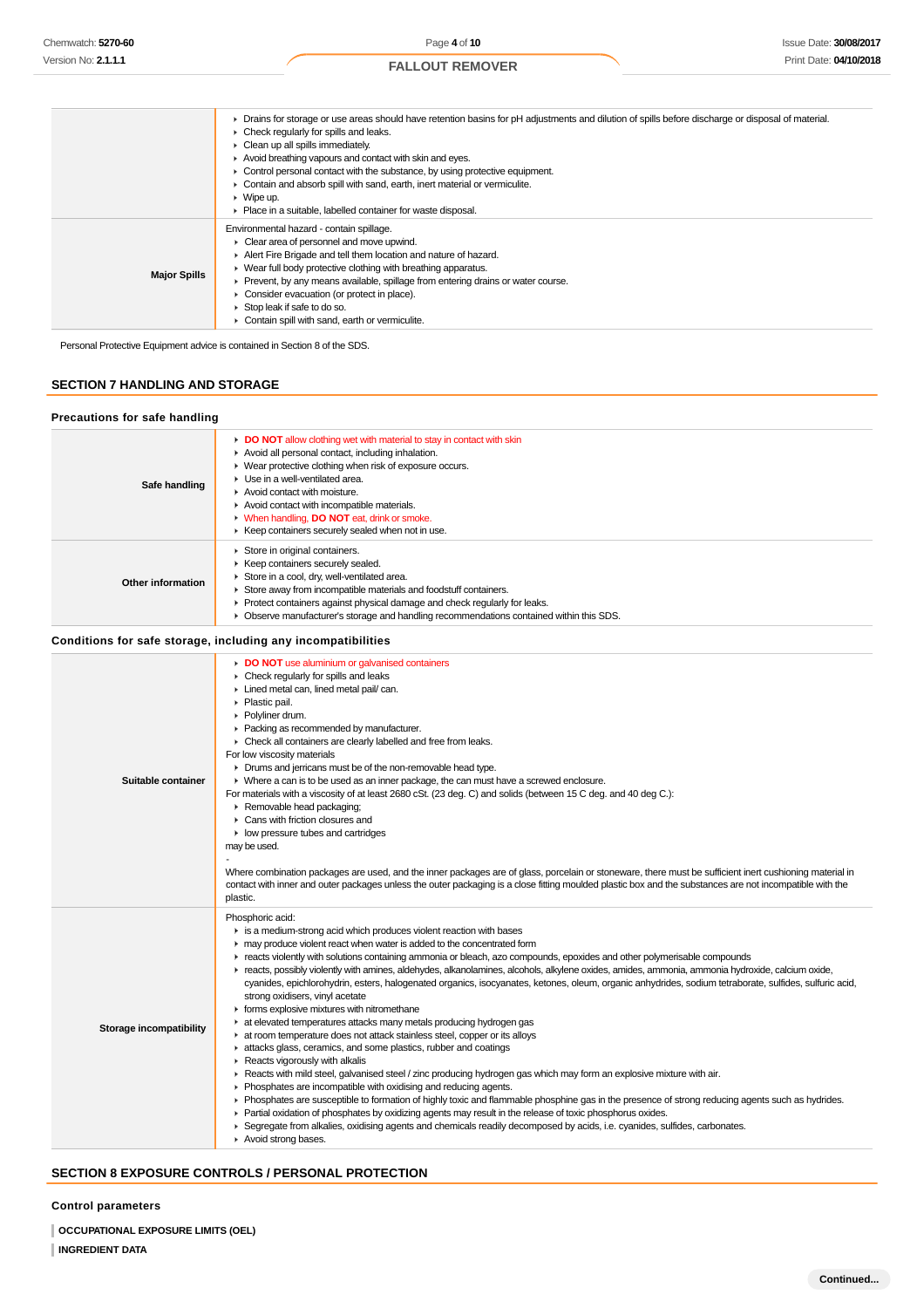| Source                                                    | Ingredient                                                 | Material name   | <b>TWA</b> |               | <b>STEL</b>                           | Peak |               | <b>Notes</b>  |  |
|-----------------------------------------------------------|------------------------------------------------------------|-----------------|------------|---------------|---------------------------------------|------|---------------|---------------|--|
| Australia Exposure Standards                              | phosphoric acid                                            | Phosphoric acid | 1 $mq/m3$  |               | $3 \,\mathrm{mq/m}$                   |      | Not Available | Not Available |  |
| <b>EMERGENCY LIMITS</b>                                   |                                                            |                 |            |               |                                       |      |               |               |  |
| Ingredient                                                | <b>Material name</b>                                       |                 |            |               |                                       |      | TEEL-2        | TEEL-3        |  |
| phosphoric acid                                           | Phosphoric acid                                            |                 |            |               | Not Available                         |      | Not Available | Not Available |  |
| dodecylbenzenesulfonic acid                               | Dodecylbenzene sulfonic acid; (Laurylbenzenesulfonic acid) |                 |            |               | $2 \text{ mg/m}$<br>$21 \text{ mg/m}$ |      |               | 130 mg/m3     |  |
| <b>Revised IDLH</b><br><b>Original IDLH</b><br>Ingredient |                                                            |                 |            |               |                                       |      |               |               |  |
| phosphoric acid                                           | $1,000 \,\mathrm{mg/m}$                                    |                 |            |               | Not Available                         |      |               |               |  |
|                                                           |                                                            |                 |            |               |                                       |      |               |               |  |
| dodecylbenzenesulfonic acid                               | Not Available                                              |                 |            | Not Available |                                       |      |               |               |  |
| citric acid, monohydrate                                  | Not Available                                              |                 |            |               | Not Available                         |      |               |               |  |

#### **Exposure controls**

| Appropriate engineering<br>controls | Engineering controls are used to remove a hazard or place a barrier between the worker and the hazard. Well-designed engineering controls can be<br>highly effective in protecting workers and will typically be independent of worker interactions to provide this high level of protection.<br>The basic types of engineering controls are:<br>Process controls which involve changing the way a job activity or process is done to reduce the risk.<br>Enclosure and/or isolation of emission source which keeps a selected hazard "physically" away from the worker and ventilation that strategically "adds" and<br>"removes" air in the work environment. Ventilation can remove or dilute an air contaminant if designed properly. The design of a ventilation system must<br>match the particular process and chemical or contaminant in use.<br>Employers may need to use multiple types of controls to prevent employee overexposure.                                                  |
|-------------------------------------|--------------------------------------------------------------------------------------------------------------------------------------------------------------------------------------------------------------------------------------------------------------------------------------------------------------------------------------------------------------------------------------------------------------------------------------------------------------------------------------------------------------------------------------------------------------------------------------------------------------------------------------------------------------------------------------------------------------------------------------------------------------------------------------------------------------------------------------------------------------------------------------------------------------------------------------------------------------------------------------------------|
| <b>Personal protection</b>          |                                                                                                                                                                                                                                                                                                                                                                                                                                                                                                                                                                                                                                                                                                                                                                                                                                                                                                                                                                                                  |
| Eye and face protection             | Chemical goggles.<br>Full face shield may be required for supplementary but never for primary protection of eyes.<br>• Contact lenses may pose a special hazard; soft contact lenses may absorb and concentrate irritants. A written policy document, describing the wearing<br>of lenses or restrictions on use, should be created for each workplace or task. This should include a review of lens absorption and adsorption for the<br>class of chemicals in use and an account of injury experience. Medical and first-aid personnel should be trained in their removal and suitable equipment<br>should be readily available. In the event of chemical exposure, begin eye irrigation immediately and remove contact lens as soon as practicable.                                                                                                                                                                                                                                           |
| <b>Skin protection</b>              | See Hand protection below                                                                                                                                                                                                                                                                                                                                                                                                                                                                                                                                                                                                                                                                                                                                                                                                                                                                                                                                                                        |
| Hands/feet protection               | ▶ Wear chemical protective gloves, e.g. PVC.<br>▶ Wear safety footwear or safety gumboots, e.g. Rubber<br>▶ When handling corrosive liquids, wear trousers or overalls outside of boots, to avoid spills entering boots.<br>The selection of suitable gloves does not only depend on the material, but also on further marks of quality which vary from manufacturer to manufacturer.<br>Where the chemical is a preparation of several substances, the resistance of the glove material can not be calculated in advance and has therefore to be<br>checked prior to the application.<br>The exact break through time for substances has to be obtained from the manufacturer of the protective gloves and has to be observed when making a final<br>choice.<br>Personal hygiene is a key element of effective hand care. Gloves must only be wom on clean hands. After using gloves, hands should be washed and dried<br>thoroughly. Application of a non-perfumed moisturiser is recommended. |
| <b>Body protection</b>              | See Other protection below                                                                                                                                                                                                                                                                                                                                                                                                                                                                                                                                                                                                                                                                                                                                                                                                                                                                                                                                                                       |
| Other protection                    | • Overalls.<br>PVC Apron.<br>▶ PVC protective suit may be required if exposure severe.<br>$\blacktriangleright$ Evewash unit.<br>Ensure there is ready access to a safety shower.                                                                                                                                                                                                                                                                                                                                                                                                                                                                                                                                                                                                                                                                                                                                                                                                                |

#### **Recommended material(s)**

**GLOVE SELECTION INDEX**

Glove selection is based on a modified presentation of the:

 **"Forsberg Clothing Performance Index".**

 The effect(s) of the following substance(s) are taken into account in the **computergenerated** selection:

### FALLOUT REMOVER

| <b>Material</b>       | CPI |
|-----------------------|-----|
| NAT+NEOPR+NITRILE     | C   |
| <b>NATURAL RUBBER</b> | C   |
| NATURAL+NEOPRENE      | C   |
| <b>NEOPRENE</b>       | C   |
| NEOPRENE/NATURAL      | C   |
| <b>NITRILE</b>        | C   |
| NITRILE+PVC           | C   |
| PE                    | C   |
| <b>PVC</b>            | C   |
| SARANEX-23            | C   |

# **Respiratory protection**

Type AB-P Filter of sufficient capacity. (AS/NZS 1716 & 1715, EN 143:2000 & 149:2001, ANSI Z88 or national equivalent)

Where the concentration of gas/particulates in the breathing zone, approaches or exceeds the "Exposure Standard" (or ES), respiratory protection is required.

Degree of protection varies with both face-piece and Class of filter; the nature of protection varies with Type of filter.

| <b>Required Minimum</b><br><b>Protection Factor</b> | <b>Half-Face</b><br>Respirator | <b>Full-Face</b><br>Respirator     | <b>Powered Air</b><br>Respirator        |
|-----------------------------------------------------|--------------------------------|------------------------------------|-----------------------------------------|
| up to $10 \times ES$                                | AB-AUS P2                      |                                    | AB-PAPR-AUS /<br>Class 1 P <sub>2</sub> |
| up to $50 \times ES$                                | -                              | AB-AUS / Class<br>1 P <sub>2</sub> | ۰                                       |
| up to $100 \times ES$                               | ۰                              | AB-2 P2                            | AB-PAPR-2 P2 ^                          |

### ^ - Full-face

A(All classes) = Organic vapours, B AUS or B1 = Acid gasses, B2 = Acid gas or hydrogen cyanide(HCN), B3 = Acid gas or hydrogen cyanide(HCN),  $E = S$ ulfur dioxide(SO2), G = Agricultural chemicals, K = Ammonia(NH3), Hg = Mercury, NO = Oxides of nitrogen, MB = Methyl bromide,  $AX = Low$  boiling point organic compounds(below 65 degC)

\* CPI - Chemwatch Performance Index

A: Best Selection

Cartridge respirators should never be used for emergency ingress or in areas of unknown vapour concentrations or oxygen content.

· The wearer must be warned to leave the contaminated area immediately on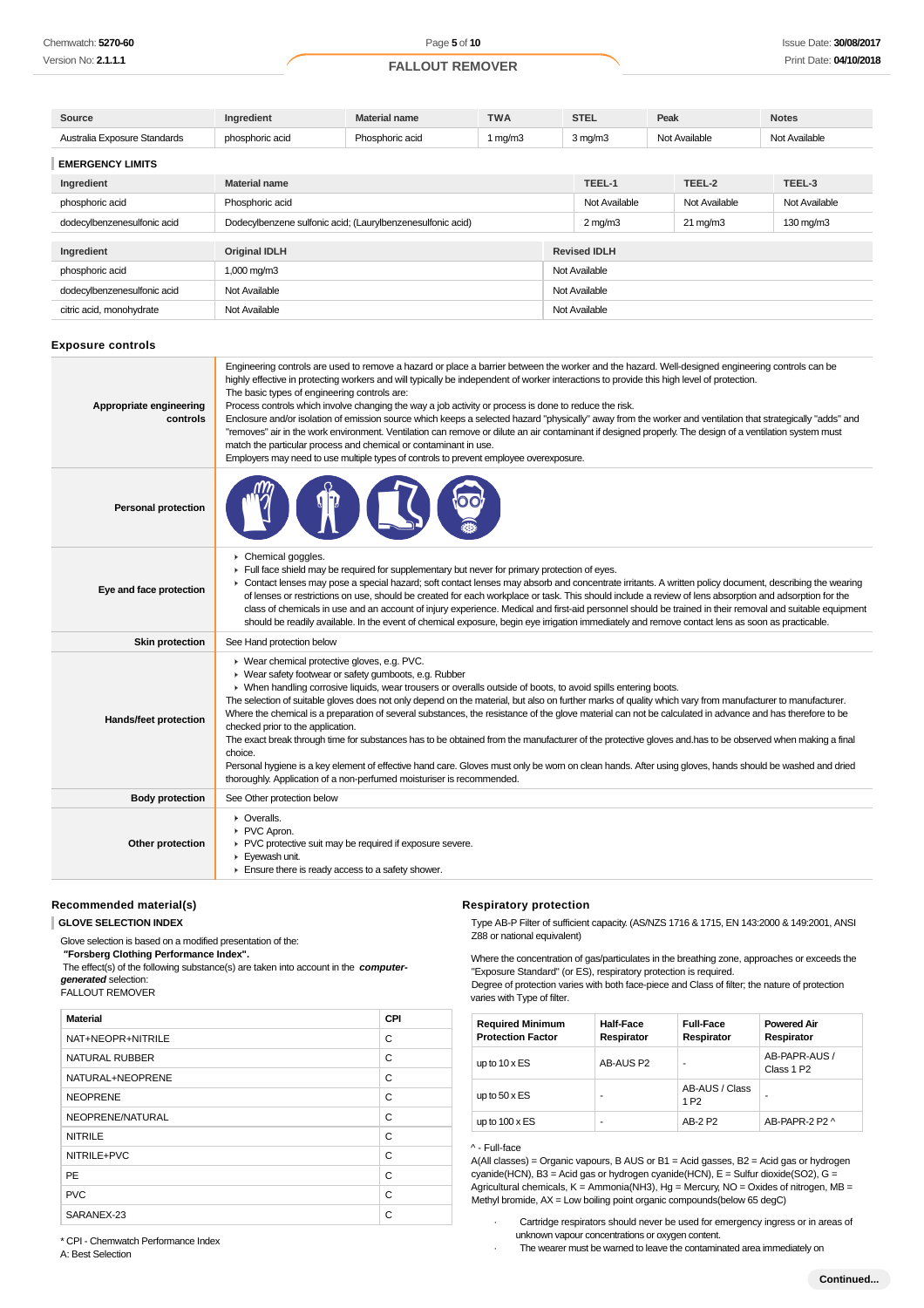B: Satisfactory; may degrade after 4 hours continuous immersion

C: Poor to Dangerous Choice for other than short term immersion

**NOTE**: As a series of factors will influence the actual performance of the glove, a final

selection must be based on detailed observation. -

\* Where the glove is to be used on a short term, casual or infrequent basis, factors such as "feel" or convenience (e.g. disposability), may dictate a choice of gloves which might otherwise be unsuitable following long-term or frequent use. A qualified practitioner should be consulted.

# **SECTION 9 PHYSICAL AND CHEMICAL PROPERTIES**

### **Information on basic physical and chemical properties**

detecting any odours through the respirator. The odour may indicate that the mask is not functioning properly, that the vapour concentration is too high, or that the mask is not properly fitted. Because of these limitations, only restricted use of cartridge respirators is considered appropriate.

· Cartridge performance is affected by humidity. Cartridges should be changed after 2 hr of continuous use unless it is determined that the humidity is less than 75%, in which case, cartridges can be used for 4 hr. Used cartridges should be discarded daily, regardless of the length of time used

| Appearance                                      | Clear pale yellow liquid; mixes with water. |                                            |                |
|-------------------------------------------------|---------------------------------------------|--------------------------------------------|----------------|
|                                                 |                                             |                                            |                |
| <b>Physical state</b>                           | Liquid                                      | Relative density (Water = 1)               | 1.1            |
| Odour                                           | Not Available                               | Partition coefficient n-octanol /<br>water | Not Available  |
| <b>Odour threshold</b>                          | Not Available                               | Auto-ignition temperature (°C)             | Not Applicable |
| pH (as supplied)                                | 1.8                                         | Decomposition temperature                  | Not Available  |
| Melting point / freezing point<br>(°C)          | Not Available                               | Viscosity (cSt)                            | Not Available  |
| Initial boiling point and boiling<br>range (°C) | Not Available                               | Molecular weight (g/mol)                   | Not Applicable |
| Flash point (°C)                                | Not Applicable                              | <b>Taste</b>                               | Not Available  |
| <b>Evaporation rate</b>                         | Not Available                               | <b>Explosive properties</b>                | Not Available  |
| Flammability                                    | Not Applicable                              | <b>Oxidising properties</b>                | Not Available  |
| Upper Explosive Limit (%)                       | Not Applicable                              | Surface Tension (dyn/cm or<br>$mN/m$ )     | Not Available  |
| Lower Explosive Limit (%)                       | Not Applicable                              | <b>Volatile Component (%vol)</b>           | Not Available  |
| Vapour pressure (kPa)                           | Not Available                               | Gas group                                  | Not Available  |
| Solubility in water (g/L)                       | Miscible                                    | pH as a solution (1%)                      | Not Available  |
| Vapour density (Air = 1)                        | Not Available                               | VOC g/L                                    | Not Available  |

# **SECTION 10 STABILITY AND REACTIVITY**

| Reactivity                                 | See section 7                                 |
|--------------------------------------------|-----------------------------------------------|
| <b>Chemical stability</b>                  | Contact with alkaline material liberates heat |
| Possibility of hazardous<br>reactions      | See section 7                                 |
| <b>Conditions to avoid</b>                 | See section 7                                 |
| Incompatible materials                     | See section 7                                 |
| <b>Hazardous decomposition</b><br>products | See section 5                                 |

# **SECTION 11 TOXICOLOGICAL INFORMATION**

#### **Information on toxicological effects**

| <b>Inhaled</b>      | Inhalation of vapours or aerosols (mists, fumes), generated by the material during the course of normal handling, may be damaging to the health of the<br>individual.<br>Corrosive acids can cause irritation of the respiratory tract, with coughing, choking and mucous membrane damage. There may be dizziness, headache,<br>nausea and weakness.<br>Not normally a hazard due to non-volatile nature of product                                                                                                                                                                                                                                                                                                                                                            |
|---------------------|--------------------------------------------------------------------------------------------------------------------------------------------------------------------------------------------------------------------------------------------------------------------------------------------------------------------------------------------------------------------------------------------------------------------------------------------------------------------------------------------------------------------------------------------------------------------------------------------------------------------------------------------------------------------------------------------------------------------------------------------------------------------------------|
| Ingestion           | The material can produce chemical burns within the oral cavity and gastrointestinal tract following ingestion.<br>Accidental ingestion of the material may be damaging to the health of the individual.<br>Ingestion of acidic corrosives may produce burns around and in the mouth, the throat and oesophagus. Immediate pain and difficulties in swallowing and<br>speaking may also be evident.                                                                                                                                                                                                                                                                                                                                                                             |
| <b>Skin Contact</b> | The material can produce chemical burns following direct contact with the skin.<br>Open cuts, abraded or irritated skin should not be exposed to this material<br>Skin contact with acidic corrosives may result in pain and burns; these may be deep with distinct edges and may heal slowly with the formation of scar<br>tissue.<br>Entry into the blood-stream, through, for example, cuts, abrasions or lesions, may produce systemic injury with harmful effects. Examine the skin prior to the<br>use of the material and ensure that any external damage is suitably protected.                                                                                                                                                                                        |
| Eye                 | The material can produce chemical burns to the eye following direct contact. Vapours or mists may be extremely irritating.<br>If applied to the eyes, this material causes severe eye damage.<br>Direct eye contact with acid corrosives may produce pain, tears, sensitivity to light and burns. Mild burns of the epithelia generally recover rapidly and<br>completely.                                                                                                                                                                                                                                                                                                                                                                                                     |
| <b>Chronic</b>      | Studies show that inhaling this substance for over a long period (e.g. in an occupational setting) may increase the risk of cancer.<br>Substance accumulation, in the human body, may occur and may cause some concern following repeated or long-term occupational exposure.<br>There is some evidence that inhaling this product is more likely to cause a sensitisation reaction in some persons compared to the general population.<br>Repeated or prolonged exposure to acids may result in the erosion of teeth, swelling and/or ulceration of mouth lining. Irritation of airways to lung, with<br>cough, and inflammation of lung tissue often occurs.<br>Prolonged or repeated skin contact may cause degreasing, followed by drying, cracking and skin inflammation. |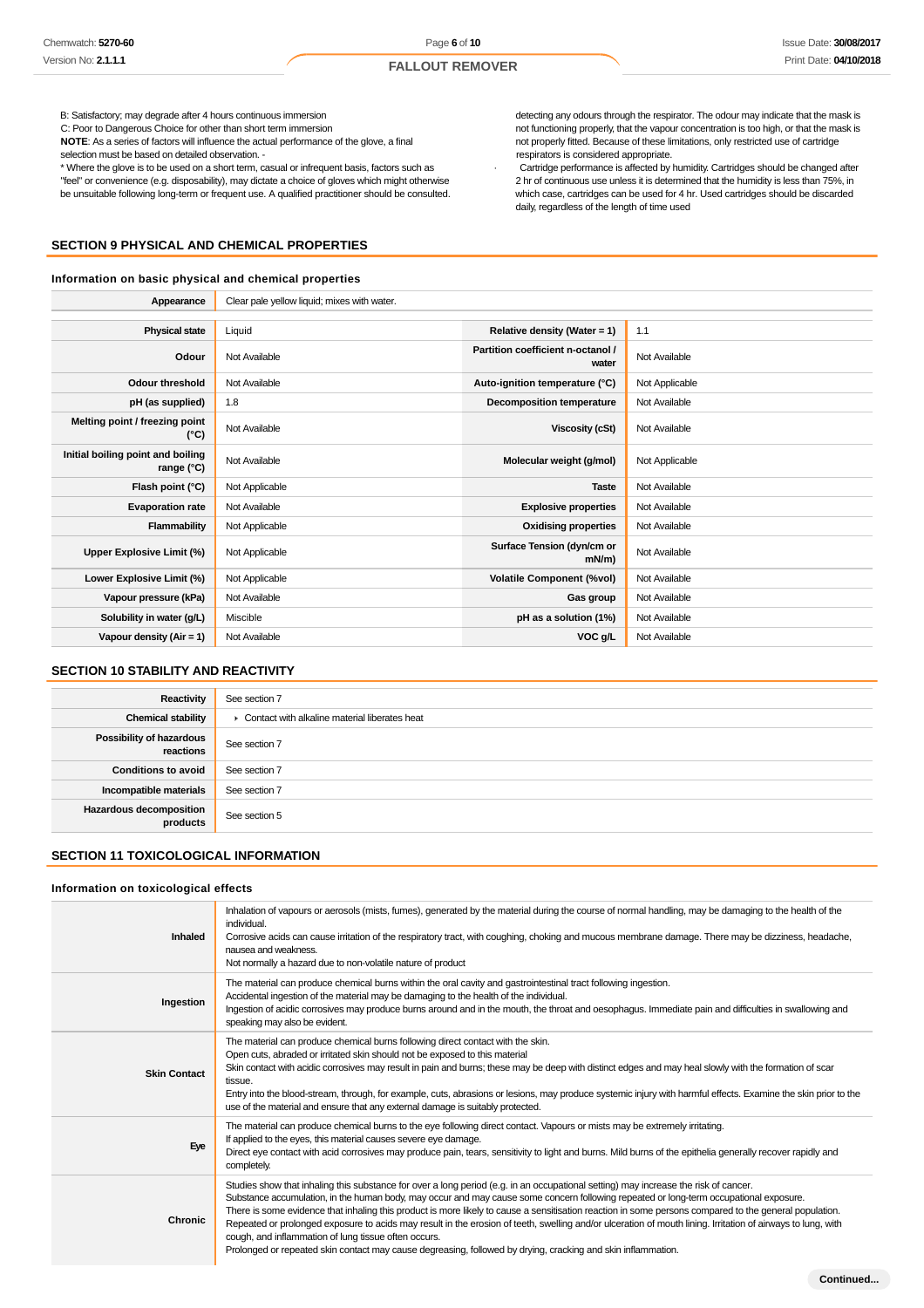|                                                                             |                                                      | Sodium phosphate dibasic can cause stones in the kidney, loss of mineral from the bones and loss of thyroid gland function.                      |  |  |
|-----------------------------------------------------------------------------|------------------------------------------------------|--------------------------------------------------------------------------------------------------------------------------------------------------|--|--|
|                                                                             | <b>TOXICITY</b>                                      |                                                                                                                                                  |  |  |
| <b>FALLOUT REMOVER</b>                                                      | Not Available                                        | <b>IRRITATION</b><br>Not Available                                                                                                               |  |  |
|                                                                             | <b>TOXICITY</b>                                      | <b>IRRITATION</b>                                                                                                                                |  |  |
|                                                                             | Dermal (rabbit) LD50: >1260 mg/kg <sup>[2]</sup>     | Eye (rabbit): 119 mg - SEVERE                                                                                                                    |  |  |
| phosphoric acid                                                             | Inhalation (rat) LC50: 0.0255 mg/l/4h <sup>[2]</sup> | Skin (rabbit):595 mg/24h - SEVERE                                                                                                                |  |  |
|                                                                             | Oral (rat) LD50: 1530 mg/kg <sup>[2]</sup>           |                                                                                                                                                  |  |  |
|                                                                             | <b>TOXICITY</b>                                      | <b>IRRITATION</b>                                                                                                                                |  |  |
| dodecylbenzenesulfonic acid                                                 | Oral (rat) LD50: 650 mg/kg <sup>[2]</sup>            | Not Available                                                                                                                                    |  |  |
|                                                                             | <b>TOXICITY</b>                                      | <b>IRRITATION</b>                                                                                                                                |  |  |
| citric acid, monohydrate                                                    | dermal (rat) LD50: >2000 mg/kg <sup>[1]</sup>        | Eye (rabbit): 5 mg/30s mild                                                                                                                      |  |  |
|                                                                             | Oral (rat) LD50: 3000 mg/kg <sup>[2]</sup>           |                                                                                                                                                  |  |  |
| Legend:                                                                     |                                                      | 1. Value obtained from Europe ECHA Registered Substances - Acute toxicity 2.* Value obtained from manufacturer's SDS. Unless otherwise specified |  |  |
| data extracted from RTECS - Register of Toxic Effect of chemical Substances |                                                      |                                                                                                                                                  |  |  |

| <b>PHOSPHORIC ACID</b>                                                                                                | No significant acute toxicological data identified in literature search.<br>For acid mists, aerosols, vapours<br>Test results suggest that eukaryotic cells are susceptible to genetic damage when the pH falls to about 6.5. Cells from the respiratory tract have not been<br>examined in this respect. Mucous secretion may protect the cells of the airway from direct exposure to inhaled acidic mists (which also protects the<br>stomach lining from the hydrochloric acid secreted there).<br>The material may produce severe irritation to the eye causing pronounced inflammation. Repeated or prolonged exposure to irritants may produce<br>conjunctivitis.<br>The material may cause severe skin irritation after prolonged or repeated exposure and may produce on contact skin redness, swelling, the production of<br>vesicles, scaling and thickening of the skin. Repeated exposures may produce severe ulceration.<br>phosphoric acid (85%)                                                                                                                                                                                                                                                                                                                           |                                                                                                                                                           |  |  |  |  |
|-----------------------------------------------------------------------------------------------------------------------|------------------------------------------------------------------------------------------------------------------------------------------------------------------------------------------------------------------------------------------------------------------------------------------------------------------------------------------------------------------------------------------------------------------------------------------------------------------------------------------------------------------------------------------------------------------------------------------------------------------------------------------------------------------------------------------------------------------------------------------------------------------------------------------------------------------------------------------------------------------------------------------------------------------------------------------------------------------------------------------------------------------------------------------------------------------------------------------------------------------------------------------------------------------------------------------------------------------------------------------------------------------------------------------|-----------------------------------------------------------------------------------------------------------------------------------------------------------|--|--|--|--|
| <b>DODECYLBENZENESULFONIC</b><br><b>ACID</b>                                                                          | The material may produce respiratory tract irritation, and result in damage to the lung including reduced lung function.<br>The material may cause skin irritation after prolonged or repeated exposure and may produce on contact skin redness, swelling, the production of vesicles,<br>scaling and thickening of the skin.<br>Linear alkyl benzene sulfonates are derived from strong corrosive acids. Animal testing has shown they can cause skin reactions, eye irritation,<br>sluggishness, passage of frequent watery stools, weakness and may lead to death. They may also react with surfaces of the mouth and intestines,<br>depending on the concentration exposed to. There is no evidence of harm to the unborn baby or tendency to cause cancer.<br>ADI: 2.5 mg/kg/day NOEL: 250 mg/kg/day                                                                                                                                                                                                                                                                                                                                                                                                                                                                                |                                                                                                                                                           |  |  |  |  |
| <b>PHOSPHORIC ACID &amp;</b><br><b>DODECYLBENZENESULFONIC</b><br><b>ACID &amp; CITRIC ACID,</b><br><b>MONOHYDRATE</b> | Asthma-like symptoms may continue for months or even years after exposure to the material ends. This may be due to a non-allergic condition known as<br>reactive airways dysfunction syndrome (RADS) which can occur after exposure to high levels of highly irritating compound. Main criteria for diagnosing<br>RADS include the absence of previous airways disease in a non-atopic individual, with sudden onset of persistent asthma-like symptoms within minutes to<br>hours of a documented exposure to the irritant. Other criteria for diagnosis of RADS include a reversible airflow pattern on lung function tests, moderate to<br>severe bronchial hyperreactivity on methacholine challenge testing, and the lack of minimal lymphocytic inflammation, without eosinophilia. RADS (or<br>asthma) following an irritating inhalation is an infrequent disorder with rates related to the concentration of and duration of exposure to the irritating<br>substance. On the other hand, industrial bronchitis is a disorder that occurs as a result of exposure due to high concentrations of irritating substance<br>(often particles) and is completely reversible after exposure ceases. The disorder is characterized by difficulty breathing, cough and mucus production. |                                                                                                                                                           |  |  |  |  |
| <b>DODECYLBENZENESULFONIC</b><br><b>ACID &amp; CITRIC ACID,</b><br><b>MONOHYDRATE</b>                                 | The material may be irritating to the eye, with prolonged contact causing inflammation. Repeated or prolonged exposure to irritants may produce<br>conjunctivitis.                                                                                                                                                                                                                                                                                                                                                                                                                                                                                                                                                                                                                                                                                                                                                                                                                                                                                                                                                                                                                                                                                                                       |                                                                                                                                                           |  |  |  |  |
| <b>Acute Toxicity</b>                                                                                                 | ◎<br>Carcinogenicity                                                                                                                                                                                                                                                                                                                                                                                                                                                                                                                                                                                                                                                                                                                                                                                                                                                                                                                                                                                                                                                                                                                                                                                                                                                                     | $\circ$                                                                                                                                                   |  |  |  |  |
| <b>Skin Irritation/Corrosion</b>                                                                                      | ✓<br>Reproductivity                                                                                                                                                                                                                                                                                                                                                                                                                                                                                                                                                                                                                                                                                                                                                                                                                                                                                                                                                                                                                                                                                                                                                                                                                                                                      | $\circledcirc$                                                                                                                                            |  |  |  |  |
| <b>Serious Eye Damage/Irritation</b>                                                                                  | ✓<br><b>STOT - Single Exposure</b>                                                                                                                                                                                                                                                                                                                                                                                                                                                                                                                                                                                                                                                                                                                                                                                                                                                                                                                                                                                                                                                                                                                                                                                                                                                       | $\circledcirc$                                                                                                                                            |  |  |  |  |
| <b>Respiratory or Skin</b><br>sensitisation                                                                           | $\circledcirc$<br><b>STOT - Repeated Exposure</b>                                                                                                                                                                                                                                                                                                                                                                                                                                                                                                                                                                                                                                                                                                                                                                                                                                                                                                                                                                                                                                                                                                                                                                                                                                        | $\circ$                                                                                                                                                   |  |  |  |  |
| <b>Mutagenicity</b>                                                                                                   | ⊚<br><b>Aspiration Hazard</b>                                                                                                                                                                                                                                                                                                                                                                                                                                                                                                                                                                                                                                                                                                                                                                                                                                                                                                                                                                                                                                                                                                                                                                                                                                                            | $\odot$                                                                                                                                                   |  |  |  |  |
|                                                                                                                       | Legend:                                                                                                                                                                                                                                                                                                                                                                                                                                                                                                                                                                                                                                                                                                                                                                                                                                                                                                                                                                                                                                                                                                                                                                                                                                                                                  | $\blacktriangleright$ - Data available but does not fill the criteria for classification<br>$\blacktriangleright$ - Data available to make classification |  |  |  |  |

– Data Not Available to make classification

# **SECTION 12 ECOLOGICAL INFORMATION**

# **Toxicity**

| <b>FALLOUT REMOVER</b> | <b>ENDPOINT</b>  | <b>TEST DURATION (HR)</b> | <b>SPECIES</b> | <b>VALUE</b>     | <b>SOURCE</b>    |
|------------------------|------------------|---------------------------|----------------|------------------|------------------|
|                        | Not<br>Available | Not Available             | Not Available  | Not<br>Available | Not<br>Available |
| phosphoric acid        | <b>ENDPOINT</b>  | <b>TEST DURATION (HR)</b> | <b>SPECIES</b> | VALUE            | <b>SOURCE</b>    |
|                        | <b>LC50</b>      | 96                        | Fish           | 75.1mg/L         | $\overline{2}$   |
|                        | EC50             | 48                        | Crustacea      | $>376$ mg/L      | $\overline{2}$   |
|                        |                  |                           |                |                  |                  |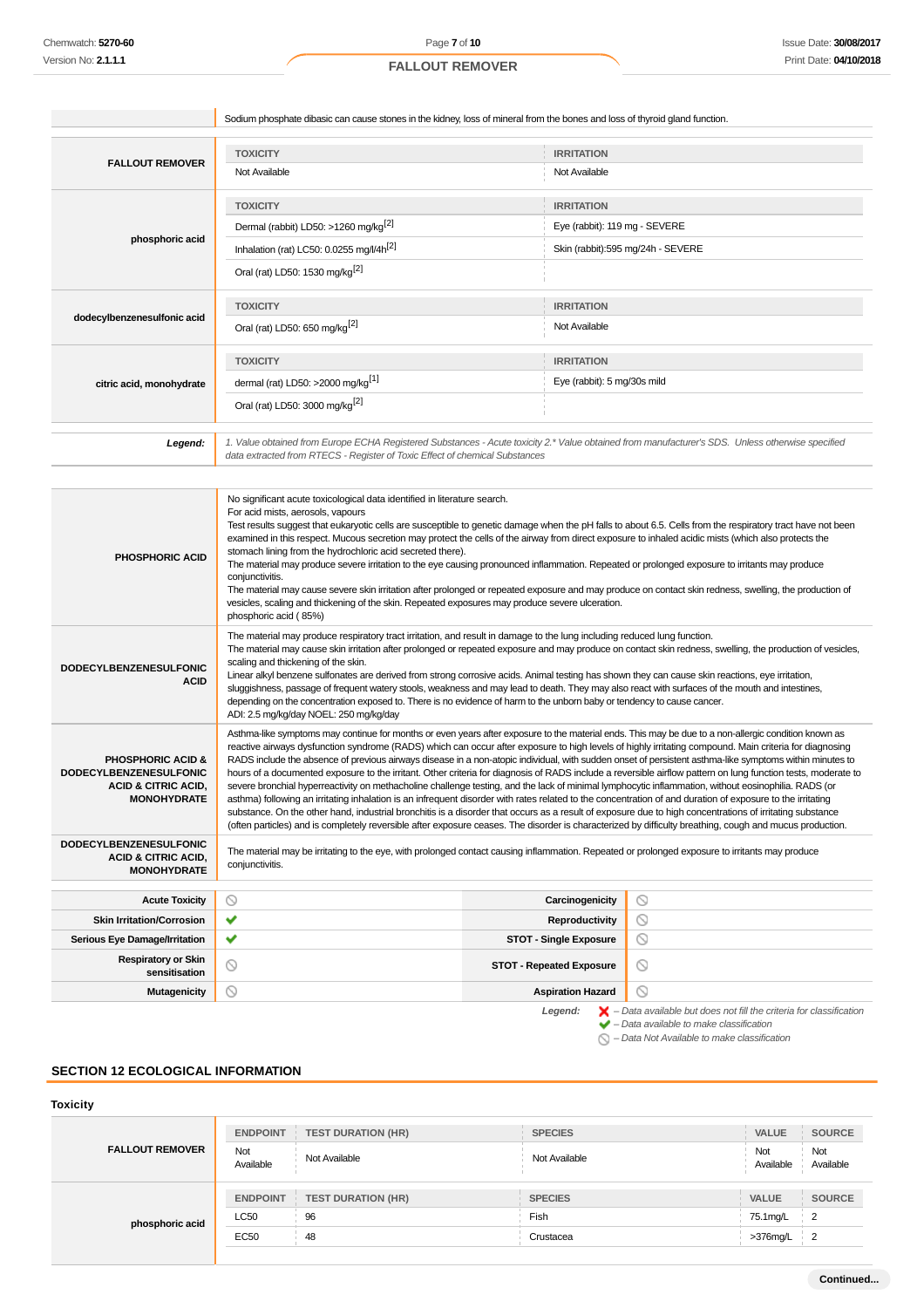|                             | EC50            | 72                                                                                                                                                                    | Algae or other aquatic plants | 77.9mg/L     |                |
|-----------------------------|-----------------|-----------------------------------------------------------------------------------------------------------------------------------------------------------------------|-------------------------------|--------------|----------------|
|                             | <b>NOEC</b>     | 72                                                                                                                                                                    | Algae or other aquatic plants | $<$ 7.5mg/L  | $\overline{2}$ |
|                             |                 |                                                                                                                                                                       |                               |              |                |
|                             | <b>ENDPOINT</b> | <b>TEST DURATION (HR)</b>                                                                                                                                             | <b>SPECIES</b>                | <b>VALUE</b> | <b>SOURCE</b>  |
| dodecylbenzenesulfonic acid | EC50            | 48                                                                                                                                                                    | Crustacea                     | $=5.12$ mg/L |                |
|                             | EC <sub>0</sub> | 24                                                                                                                                                                    | Crustacea                     | $=6$ mg/L    |                |
|                             |                 |                                                                                                                                                                       |                               |              |                |
| citric acid, monohydrate    |                 | <b>ENDPOINT : TEST DURATION (HR)</b>                                                                                                                                  | <b>SPECIES</b>                | <b>VALUE</b> | <b>SOURCE</b>  |
|                             | EC10            | 24                                                                                                                                                                    | Algae or other aquatic plants | >1000mg/L    | $\overline{4}$ |
|                             |                 |                                                                                                                                                                       |                               |              |                |
| Legend:                     |                 | Extracted from 1. IUCLID Toxicity Data 2. Europe ECHA Registered Substances - Ecotoxicological Information - Aquatic Toxicity 3. EPIWIN Suite V3.12<br>$\overline{a}$ |                               |              |                |

(QSAR) - Aquatic Toxicity Data (Estimated) 4. US EPA, Ecotox database - Aquatic Toxicity Data 5. ECETOC Aquatic Hazard Assessment Data 6. NITE (Japan) - Bioconcentration Data 7. METI (Japan) - Bioconcentration Data 8. Vendor Data

On the basis of available evidence concerning either toxicity, persistence, potential to accumulate and or observed environmental fate and behaviour, the material may present a danger, immediate or long-term and /or delayed, to the structure and/ or functioning of natural ecosystems.

Harmful to aquatic organisms, may cause long-term adverse effects in the aquatic environment.

Do NOT allow product to come in contact with surface waters or to intertidal areas below the mean high water mark. Do not contaminate water when cleaning equipment or disposing of equipment wash-waters.

Wastes resulting from use of the product must be disposed of on site or at approved waste sites.

**Ecotoxicity:**

The tolerance of water organisms towards pH margin and variation is diverse. Recommended pH values for test species listed in OECD guidelines are between 6.0 and almost 9. Acute testing with fish showed 96h-LC50 at about pH 3.5

Prevent, by any means available, spillage from entering drains or water courses.

**DO NOT** discharge into sewer or waterways.

#### **Persistence and degradability**

| Ingredient                  | Persistence: Water/Soil | Persistence: Air |
|-----------------------------|-------------------------|------------------|
| phosphoric acid             | <b>HIGH</b>             | <b>HIGH</b>      |
| dodecylbenzenesulfonic acid | <b>HIGH</b>             | <b>HIGH</b>      |
| citric acid, monohydrate    | LOW                     | <b>LOW</b>       |

#### **Bioaccumulative potential**

| Ingredient                  | <b>Bioaccumulation</b>    |
|-----------------------------|---------------------------|
| phosphoric acid             | LOW (LogKOW = $-0.7699$ ) |
| dodecylbenzenesulfonic acid | LOW (BCF = $140$ )        |
| citric acid, monohydrate    | LOW (LogKOW = -1.64)      |

#### **Mobility in soil**

| Ingredient                  | <b>Mobility</b>       |
|-----------------------------|-----------------------|
| phosphoric acid             | $HIGH (KOC = 1)$      |
| dodecylbenzenesulfonic acid | LOW ( $KOC = 16830$ ) |
| citric acid, monohydrate    | LOW ( $KOC = 10$ )    |

#### **SECTION 13 DISPOSAL CONSIDERATIONS**

### **Waste treatment methods**

| <b>Product / Packaging disposal</b> | Legislation addressing waste disposal requirements may differ by country, state and/ or territory. Each user must refer to laws operating in their area. In<br>some areas, certain wastes must be tracked.<br>A Hierarchy of Controls seems to be common - the user should investigate:<br>$\blacktriangleright$ Reduction<br>$\triangleright$ Reuse<br>$\triangleright$ Recycling<br>Disposal (if all else fails)<br>This material may be recycled if unused, or if it has not been contaminated so as to make it unsuitable for its intended use. If it has been contaminated, it may<br>be possible to reclaim the product by filtration, distillation or some other means. Shelf life considerations should also be applied in making decisions of this<br>type. Note that properties of a material may change in use, and recycling or reuse may not always be appropriate.<br>DO NOT allow wash water from cleaning or process equipment to enter drains.<br>It may be necessary to collect all wash water for treatment before disposal.<br>In all cases disposal to sewer may be subject to local laws and regulations and these should be considered first.<br>• Where in doubt contact the responsible authority.<br>Recycle wherever possible.<br>► Consult manufacturer for recycling options or consult local or regional waste management authority for disposal if no suitable treatment or disposal<br>facility can be identified.<br>F Treat and neutralise at an approved treatment plant. Treatment should involve: Neutralisation with soda-ash or soda-lime followed by: burial in a land-fill<br>specifically licensed to accept chemical and / or pharmaceutical wastes or Incineration in a licensed apparatus (after admixture with suitable combustible<br>material).<br>Decontaminate empty containers with 5% aqueous sodium hydroxide or soda ash, followed by water. Observe all label safeguards until containers are<br>cleaned and destroyed. |
|-------------------------------------|--------------------------------------------------------------------------------------------------------------------------------------------------------------------------------------------------------------------------------------------------------------------------------------------------------------------------------------------------------------------------------------------------------------------------------------------------------------------------------------------------------------------------------------------------------------------------------------------------------------------------------------------------------------------------------------------------------------------------------------------------------------------------------------------------------------------------------------------------------------------------------------------------------------------------------------------------------------------------------------------------------------------------------------------------------------------------------------------------------------------------------------------------------------------------------------------------------------------------------------------------------------------------------------------------------------------------------------------------------------------------------------------------------------------------------------------------------------------------------------------------------------------------------------------------------------------------------------------------------------------------------------------------------------------------------------------------------------------------------------------------------------------------------------------------------------------------------------------------------------------------------------------------------------------------------------------------------------------------------|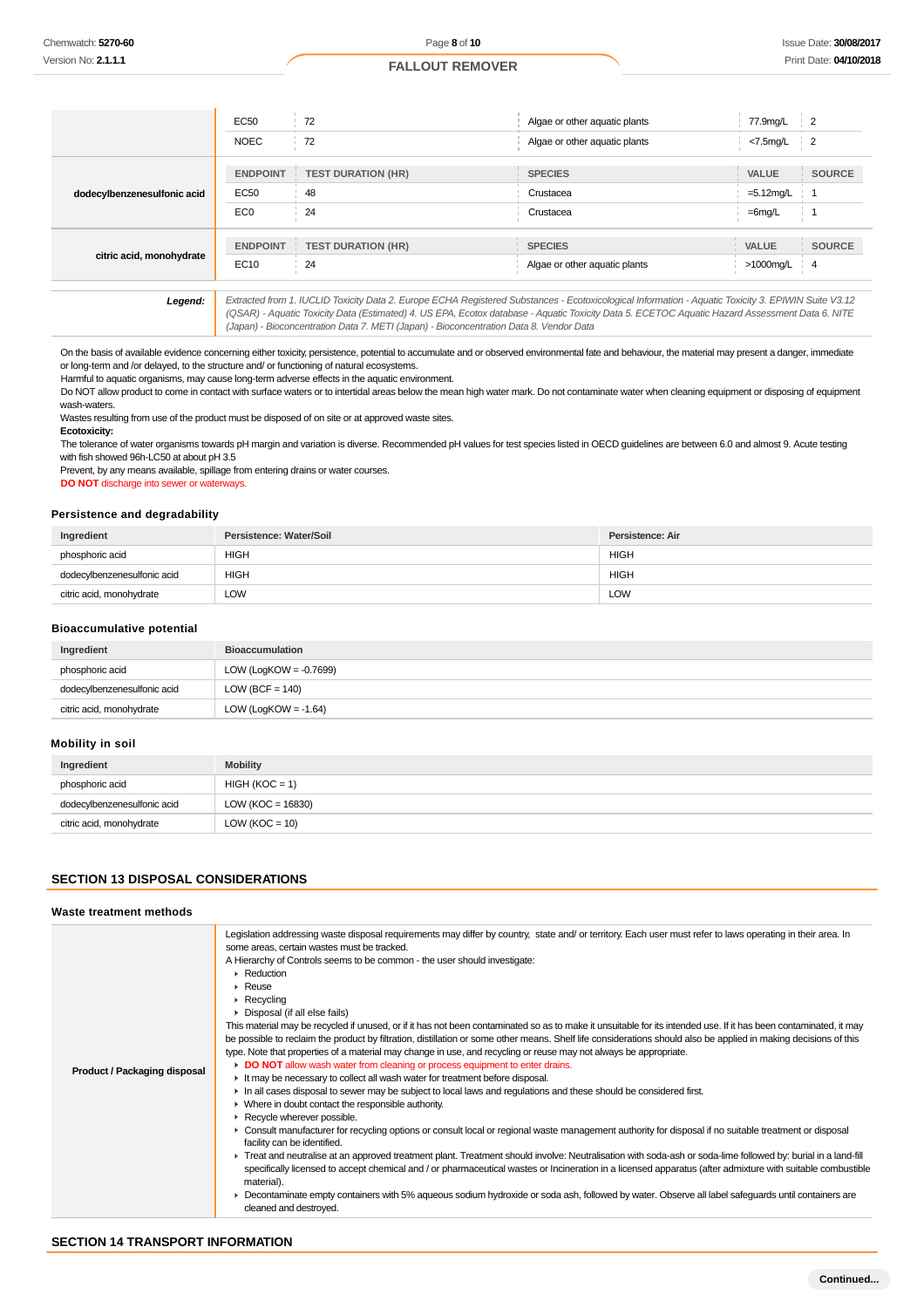# **Labels Required**

| . .                 |                |
|---------------------|----------------|
|                     |                |
| Marine Pollutant NO |                |
| <b>HAZCHEM</b>      | $\parallel$ 2X |
|                     |                |

# **Land transport (ADG)**

| <b>UN number</b>             | 1760                                                                                |  |  |
|------------------------------|-------------------------------------------------------------------------------------|--|--|
| UN proper shipping name      | CORROSIVE LIQUID, N.O.S. (contains phosphoric acid and dodecylbenzenesulfonic acid) |  |  |
| Transport hazard class(es)   | Class<br>8<br>Not Applicable<br>Subrisk                                             |  |  |
| Packing group                | Ш                                                                                   |  |  |
| <b>Environmental hazard</b>  | Not Applicable                                                                      |  |  |
| Special precautions for user | Special provisions<br>223 274<br>5L<br>Limited quantity                             |  |  |

# **Air transport (ICAO-IATA / DGR)**

| Chemwatch: 5270-60                       | Page 9 of 10                                                                                     |                | <b>Issue Date: 30/08/201</b> |
|------------------------------------------|--------------------------------------------------------------------------------------------------|----------------|------------------------------|
| Version No: 2.1.1.1                      | <b>FALLOUT REMOVER</b>                                                                           |                | Print Date: 04/10/20         |
|                                          |                                                                                                  |                |                              |
|                                          |                                                                                                  |                |                              |
| <b>Labels Required</b>                   |                                                                                                  |                |                              |
|                                          |                                                                                                  |                |                              |
|                                          |                                                                                                  |                |                              |
|                                          |                                                                                                  |                |                              |
|                                          |                                                                                                  |                |                              |
| <b>Marine Pollutant</b>                  | <b>NO</b>                                                                                        |                |                              |
| <b>HAZCHEM</b>                           | 2X                                                                                               |                |                              |
| Land transport (ADG)                     |                                                                                                  |                |                              |
| UN number                                | 1760                                                                                             |                |                              |
| UN proper shipping name                  | CORROSIVE LIQUID, N.O.S. (contains phosphoric acid and dodecylbenzenesulfonic acid)              |                |                              |
|                                          | 8<br>Class                                                                                       |                |                              |
| Transport hazard class(es)               | Subrisk<br>Not Applicable                                                                        |                |                              |
|                                          |                                                                                                  |                |                              |
| <b>Packing group</b>                     | Ш                                                                                                |                |                              |
| <b>Environmental hazard</b>              | Not Applicable                                                                                   |                |                              |
| Special precautions for user             | Special provisions<br>223 274                                                                    |                |                              |
|                                          | Limited quantity<br>5L                                                                           |                |                              |
|                                          |                                                                                                  |                |                              |
| Air transport (ICAO-IATA / DGR)          |                                                                                                  |                |                              |
| UN number                                | 1760                                                                                             |                |                              |
| UN proper shipping name                  | Corrosive liquid, n.o.s. * (contains phosphoric acid and dodecylbenzenesulfonic acid)            |                |                              |
|                                          | 8<br><b>ICAO/IATA Class</b>                                                                      |                |                              |
| Transport hazard class(es)               | ICAO / IATA Subrisk<br>Not Applicable                                                            |                |                              |
|                                          | <b>ERG Code</b><br>8L                                                                            |                |                              |
| Packing group                            | Ш                                                                                                |                |                              |
| <b>Environmental hazard</b>              | Not Applicable                                                                                   |                |                              |
|                                          | Special provisions                                                                               | A3 A803        |                              |
|                                          | Cargo Only Packing Instructions                                                                  | 856            |                              |
|                                          | Cargo Only Maximum Qty / Pack                                                                    | 60L            |                              |
| Special precautions for user             | Passenger and Cargo Packing Instructions                                                         | 852            |                              |
|                                          | Passenger and Cargo Maximum Qty / Pack                                                           | 5L             |                              |
|                                          | Passenger and Cargo Limited Quantity Packing Instructions                                        | Y841           |                              |
|                                          | Passenger and Cargo Limited Maximum Qty / Pack                                                   | 1 <sub>L</sub> |                              |
|                                          |                                                                                                  |                |                              |
| Sea transport (IMDG-Code / GGVSee)       |                                                                                                  |                |                              |
| <b>UN number</b>                         | 1760                                                                                             |                |                              |
| UN proper shipping name                  | CORROSIVE LIQUID, N.O.S. (contains phosphoric acid and dodecylbenzenesulfonic acid)              |                |                              |
|                                          | <b>IMDG Class</b><br>8                                                                           |                |                              |
| Transport hazard class(es)               | <b>IMDG Subrisk</b><br>Not Applicable                                                            |                |                              |
| Packing group                            | Ш                                                                                                |                |                              |
| <b>Environmental hazard</b>              | Not Applicable                                                                                   |                |                              |
|                                          |                                                                                                  |                |                              |
|                                          | $F-A$ , S-B<br><b>EMS Number</b><br>223 274<br>Special provisions                                |                |                              |
| Special precautions for user             | <b>Limited Quantities</b><br>5 L                                                                 |                |                              |
|                                          |                                                                                                  |                |                              |
|                                          | Transport in bulk according to Annex II of MARPOL and the IBC code                               |                |                              |
| Not Applicable                           |                                                                                                  |                |                              |
|                                          |                                                                                                  |                |                              |
| <b>SECTION 15 REGULATORY INFORMATION</b> |                                                                                                  |                |                              |
|                                          | Safety, health and environmental regulations / legislation specific for the substance or mixture |                |                              |
|                                          | PHOSPHORIC ACID(7664-38-2) IS FOUND ON THE FOLLOWING REGULATORY LISTS                            |                |                              |

# **Sea transport (IMDG-Code / GGVSee)**

| <b>UN number</b>             | 1760                                                                                                  |  |  |
|------------------------------|-------------------------------------------------------------------------------------------------------|--|--|
| UN proper shipping name      | CORROSIVE LIQUID, N.O.S. (contains phosphoric acid and dodecylbenzenesulfonic acid)                   |  |  |
| Transport hazard class(es)   | <b>IMDG Class</b><br>8<br>Not Applicable<br><b>IMDG Subrisk</b>                                       |  |  |
| Packing group                | Ш                                                                                                     |  |  |
| <b>Environmental hazard</b>  | Not Applicable                                                                                        |  |  |
| Special precautions for user | $F-A$ , S-B<br><b>EMS Number</b><br>Special provisions<br>223 274<br><b>Limited Quantities</b><br>5 L |  |  |